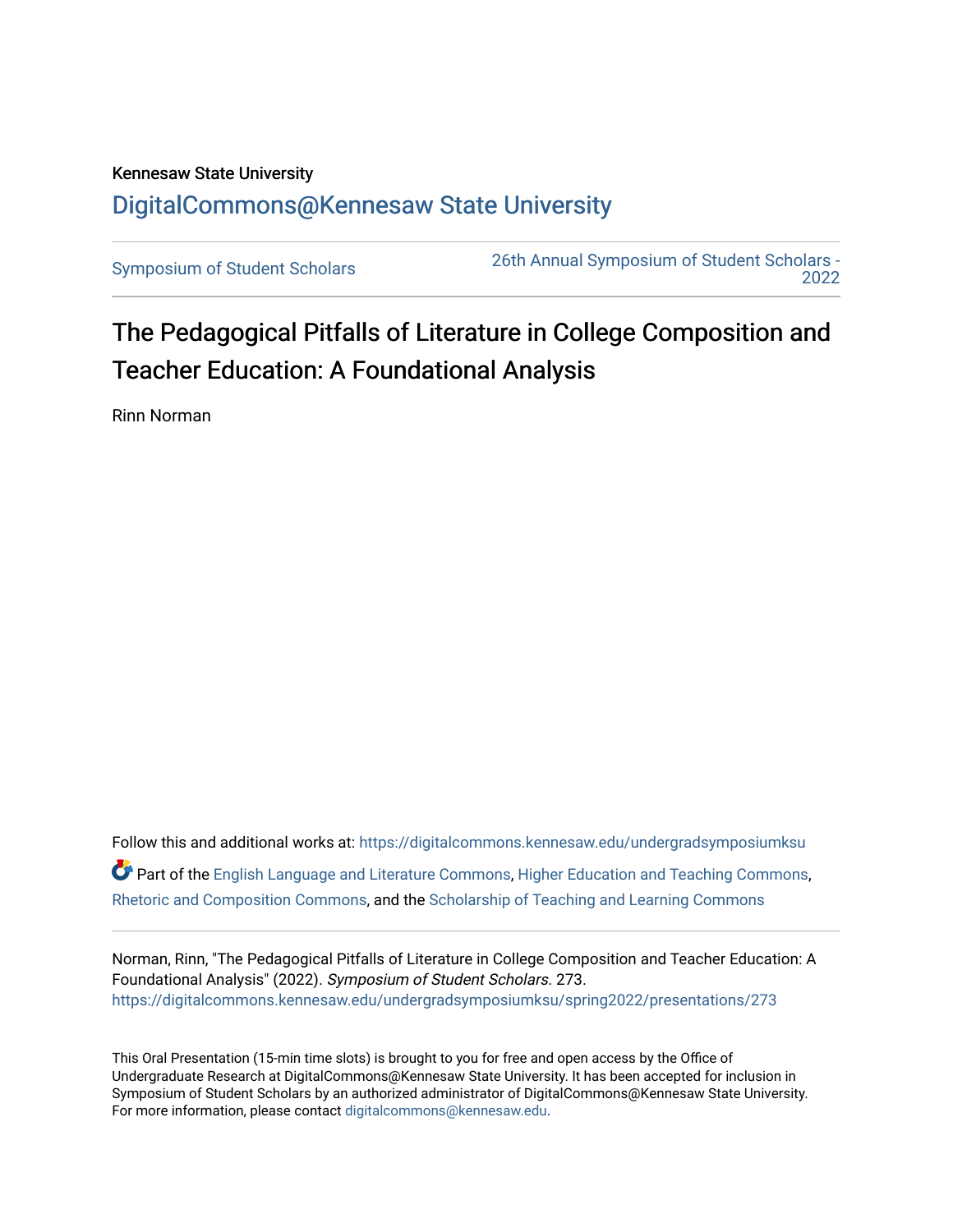#### Rinn Norman

Dr. Giddens

#### PRWR 6000

#### 27 October 2021

### The Pedagogical Pitfalls of Literature in College Composition and Teacher Education: A

#### Foundational Analysis

During the last half century, the role of English has evolved greatly in the realm of higher education. In the mid-1900s, English scholarship in rhetoric and composition began to emerge, grounding a discipline wholly separate from English literature. However, literature is viewed as integral to teaching composition on a foundational level. In middle and high school, most students are introduced to English class by means of literature, chiefly in the form of the classics, like *Macbeth* and *Moby Dick*, or perhaps *The Great Gatsby*. Just as every student has their favorite subject, every student has a least favorite—and countless students decry their English classes, especially when faced with nuanced and difficult-to-read literary texts. Every English teacher has been met with the famed question, "Why do we have to read this?"; as someone who thought they hated English in high school and as a college freshman, I can identify with these frustrated students.

When I decided to pursue a master's degree in rhetoric and composition in hopes of teaching the subject as a career, I began to think again about the students who hate English and those who struggle as writers. As they embark on their chosen career paths and majors, today's college students face various types of writing in their disciplines, and oftentimes they are required to take few—if any—courses on writing after freshman composition. When students reach higher-level classes related to their fields of study, they often struggle to produce effective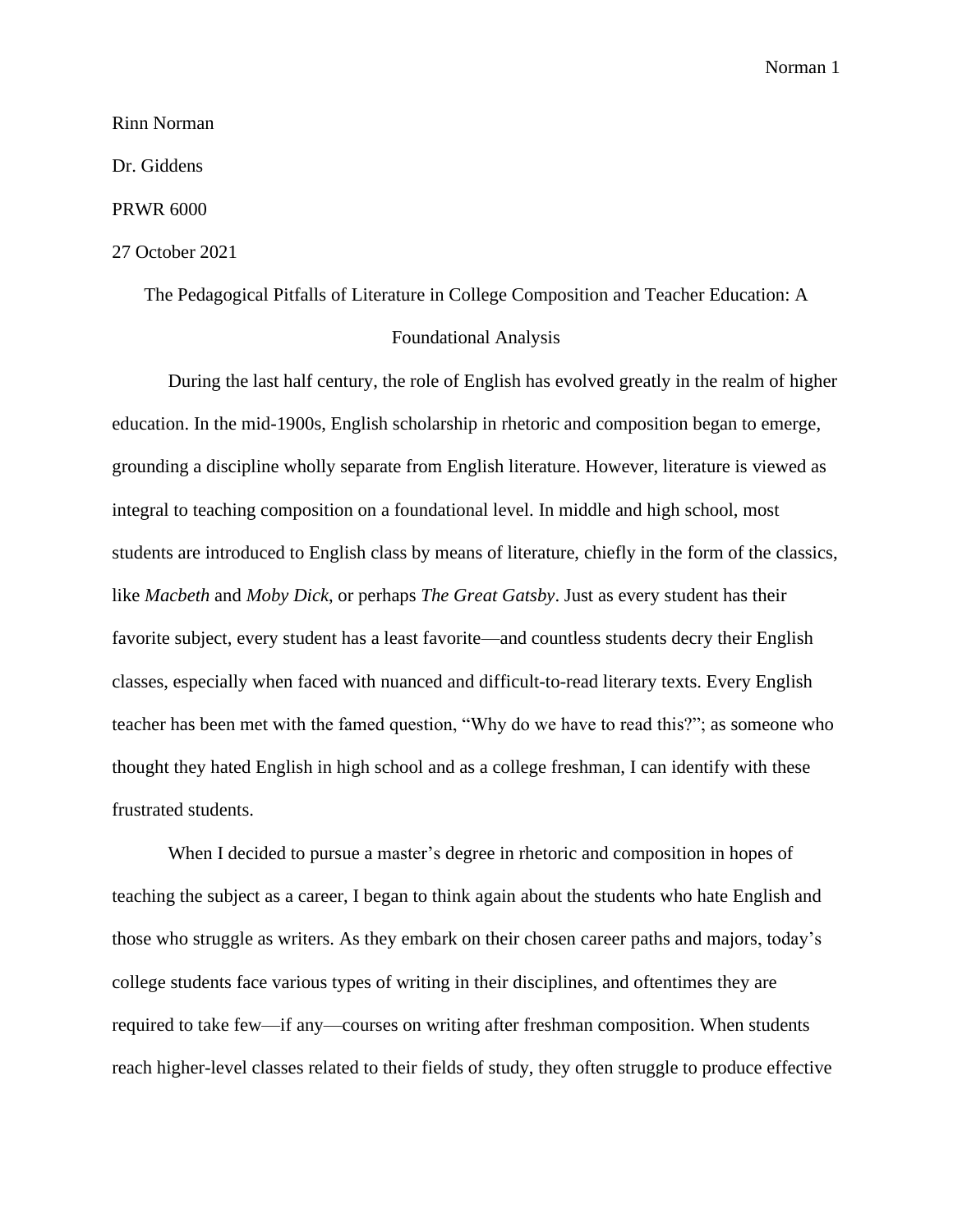but basic pieces of writing that are commonplace in their fields. Other times, students find themselves with no idea where to begin when they are faced with basic college writing assignments, such as character analyses for their literature surveys or research papers for their psychology classes. For years, English literature has served as a foundational tenet for collegiate writing courses, and while many claim that reading makes better writers, I am not so easily convinced. However, I am not alone in my skepticism of the purpose of literary instruction in the rhetoric and composition field.

Today, countless student writers struggle to write a measly thesis statement, likely because a Norton anthology cannot teach them how to write one. Perhaps it is time for higher education to pivot from literature-based first-year composition (FYC) curricula and toward a more pragmatic, career-oriented form of FYC instruction, while allowing room for a modernization of literary instruction, to much traditionalist and classicist dismay. After decades of literature existing at the core of college English instruction, the American higher education system must evolve to better prepare the modern college student to enter the workforce with a repertoire of writing skills that they can leverage into any chosen discipline or career. This undertaking is one that cannot be solved by a simple cry for change, and change must begin not in high school English classrooms or in Congress, but in the English departments themselves.

The fact that increasing numbers of college freshman struggle to produce functional academic writing is not the only issue at the forefront of discourse among English scholars. Some academics complain that today's students who balk at the assignment of lengthy literary readings are lazy and distracted by the instant gratification of digital media (Bassnett 204-5), while others believe that high schools ought to better prepare students for college and mold them into "basic writers" in order to tackle collegiate writing (Buell 95-97). However, other English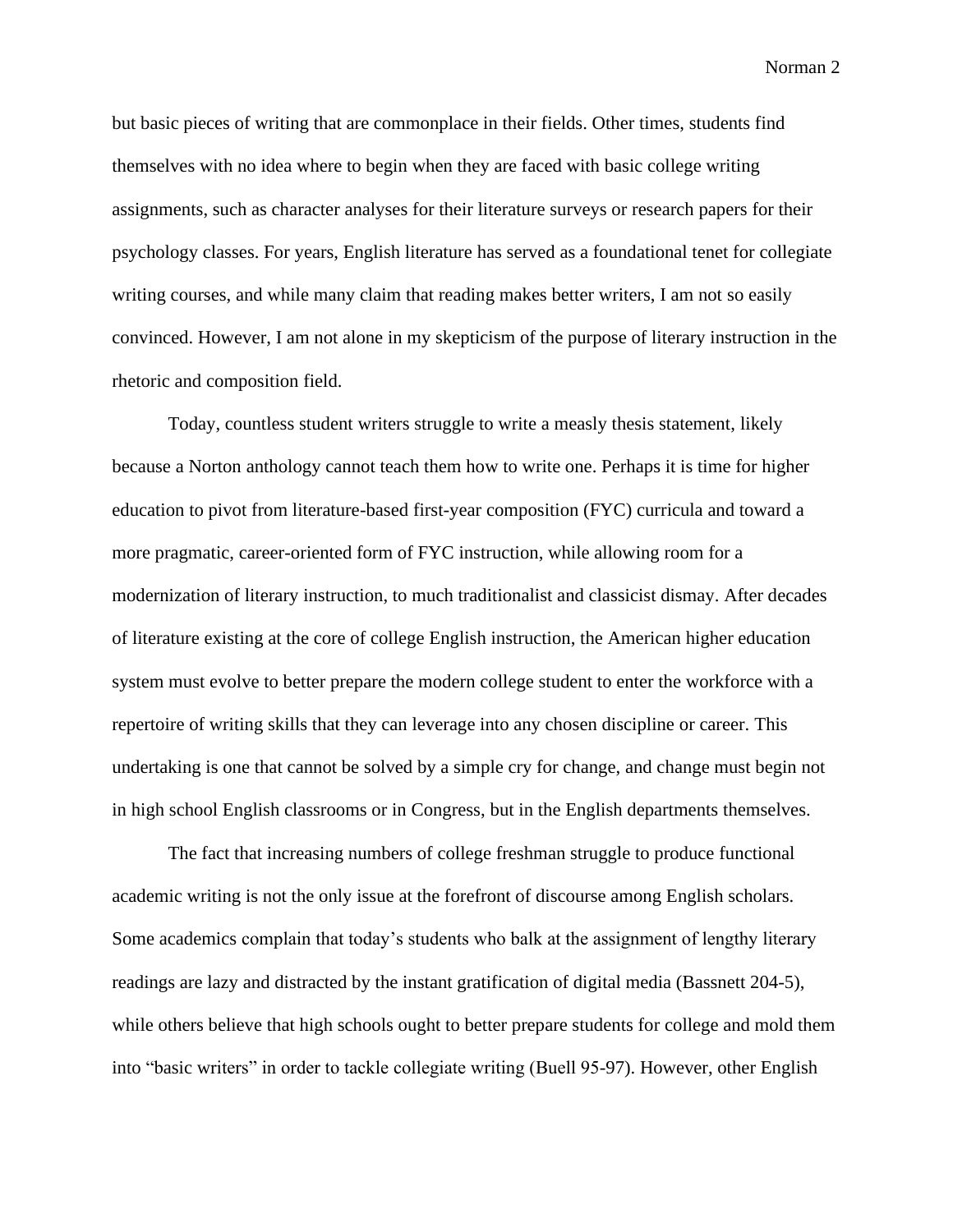academics are focused on more pedagogical matters, such as what content belongs in freshman composition, what content belongs in undergraduate literature classes, who should be teaching freshman composition, and who should be teaching the literature surveys. At the heart of these conversations is a central question: how are English teachers supposed to reach a generation of digital natives who are believed to be lazy, disengaged, and deficient writers? Moreover, students are not the only ones at an impasse when it comes to being engaged with first-year composition and writing classes in general. On both a collegiate and high school level, many English teachers are as disengaged with their courses as their students are (Major). Given all of these problems that I have identified, there is but one root cause, which I will address in this essay: English departments and their stronghold on literary theory.

For decades, literature has dominated English scholarship as one of the most dignified of the disciplines, while rhetoric and composition is adolescent as a discipline, giving literature heavy precedence in English classes nationwide. Although study of English literature observes texts that are anywhere from hundreds to thousands of years old, study of English literature itself only dates back about a hundred years. On the other hand, scholarship on rhetoric dates back thousands of years to Aristotle's famed treatise, the *Rhetoric*. As it turns out, literature instruction moved to the forefront of English instruction in the 20th century out of the convenience afforded by reading texts instead of writing them, leaving professors with far fewer essays to grade than they would have had they taught writing exclusively (Wright). This hierarchy of disciplinary prestige in English departments nationwide has resulted in a collective attitude that views teaching writing as a job for the "worker bee" adjuncts and graduate instructors, leaving the literature surveys to the esteemed professionals and PhDs (Major). Virtually every institution of higher education in the country requires at least one to two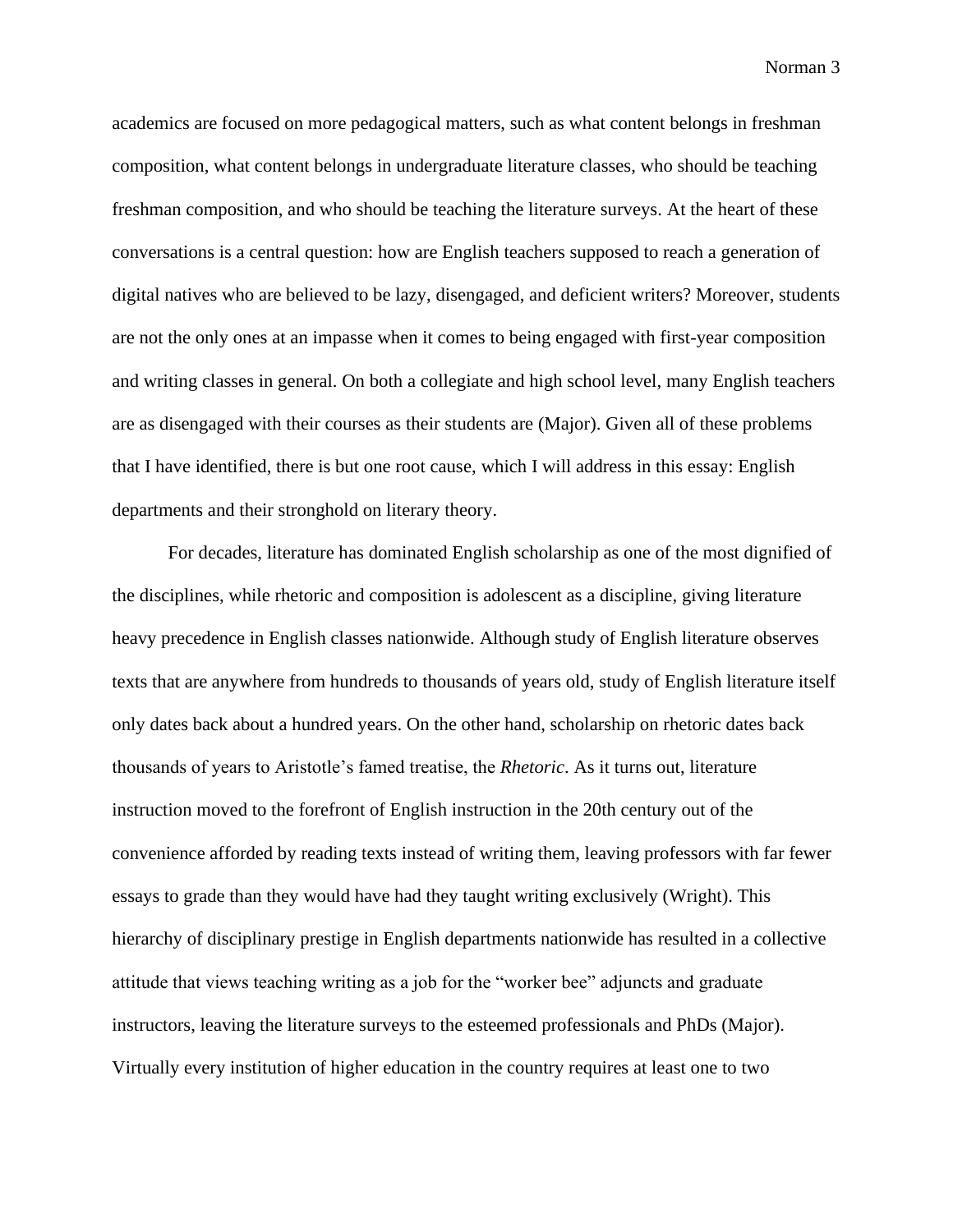foundational composition classes (Major), so one would think it more practical for universities to place only their most effective English composition specialists in charge of students' communicative skills rather than a survey of post-Antebellum American literature.

It sounds logical that having professors of rhetoric and composition teach freshman composition would yield stronger writers, but finding effective composition professors often proves more difficult and expensive than merely plucking a few graduate TAs and adjunct instructors to sow the seeds of FYC (Major). Due to literature's prestige in the field of English, training and finding proper teachers of writing is difficult in itself. Many contemporary English programs offer graduate English degrees that focus on rhetoric and composition, but a majority of these programs tends to "marginalize writing in favor of instruction on the teaching of literature" (Wright). This imbalance of literature over composition instruction is illustrated by undergraduate and graduate English education programs nationwide, where many education majors and prospective English teachers take an array of literature courses but few courses on writing and rhetoric. In fact, my own undergraduate English required me to complete seven literature courses and two grammar courses, but only three writing courses. Wright highlights an example of this too-common conundrum:

…In the State University of New York system, SUNY Fredonia's secondary English education training program makes its graduate English education students take three of four core courses in literature. Students there must choose an additional 27 credit hours, and the only choice not in literature is a course that emphasizes not writing but grammar. Students only take one course in writing pedagogy.

Although Wright primarily focuses on high school English teacher education, high school English establishes the foundation that FYC aims to build upon, so it is integral that high school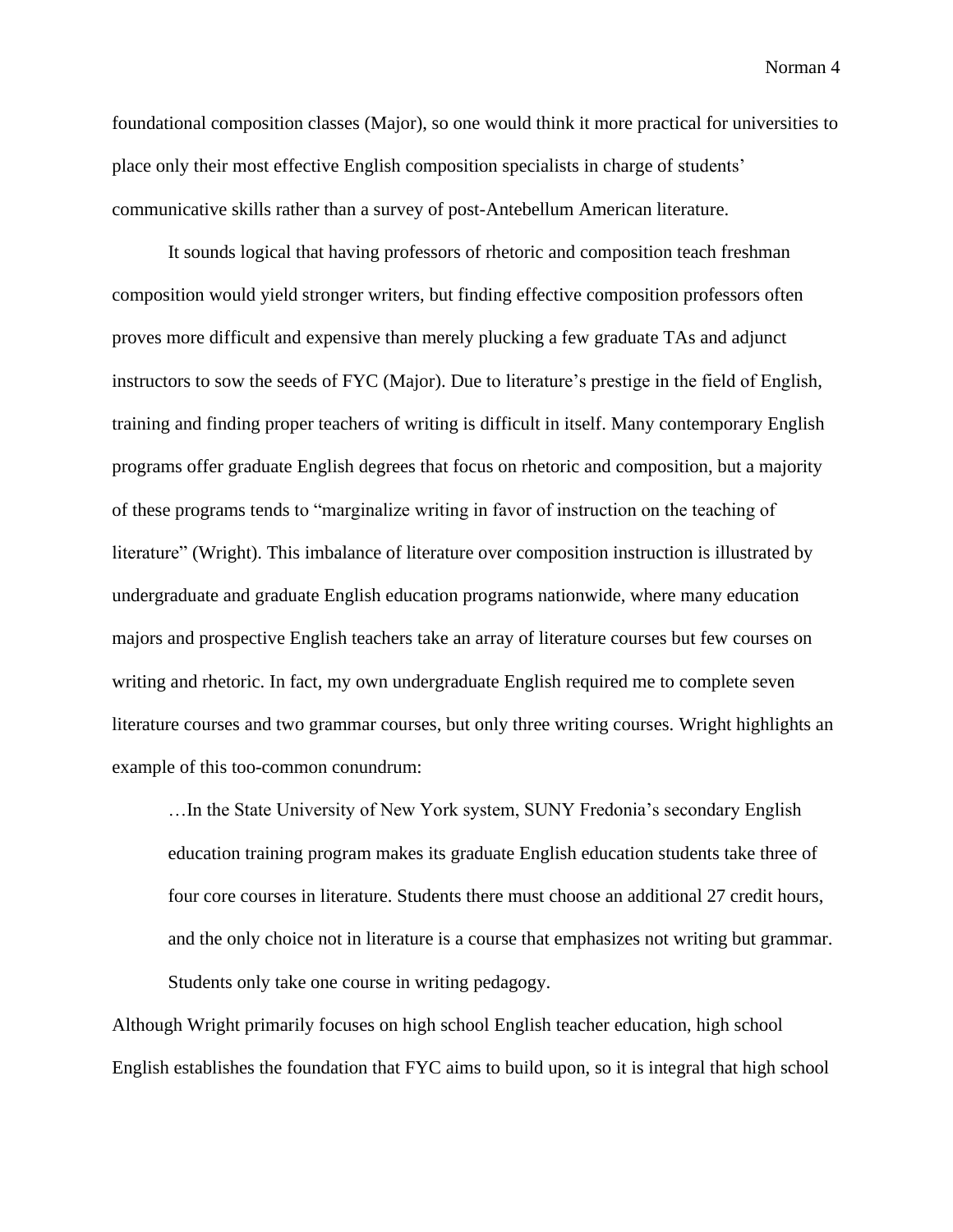English teachers have some understanding of rhetorical concepts and composition theory to prepare students for the writing they will face in freshman composition. Wright's argument supports this notion as she states, "If teachers themselves do not know about the importance of understanding rhetorical situations as a part of writing, [their] students will be less likely to become effective writers" (Wright). Nevertheless, at the core of the issue, not only are freshmen underserved by their FYC classes as a result of being taught by academics who would rather be teaching more sacred literature courses, but English undergraduate and graduate students are also disadvantaged by the lack of focus on rhetoric and composition in their own degree programs. This imbalance between literature and composition in higher education fails to prepare both freshmen for disciplinary and workplace writing and English majors who want to teach or use rhetoric and composition in some capacity. Not only will undergraduates not know how to write the research papers, lab reports, and the statistical analyses dictated by their disciplines, but English undergraduates will enter the workforce want of any theory of rhetoric and composition that they can impart to future writers or even leverage into their own careers as writers.

Given the hierarchy of the English disciplines, literature's prestige has undoubtedly filtered into first year composition classes, where students are met with the drudgery of reading literary texts and writing essays about them. Countless freshman composition classes have followed this model, perpetuating a cycle lasting for decades. One of the loudest voices in this corner of English discourse is Erika Lindemann, who has famously argued against literary theory in FYC. In a 1993 article, Lindemann critiques literary instruction in freshman composition as writing-based courses should teach students how to produce texts and respond to others, not just consume them (Lindemann 313). Lindemann also claims that literature-based instruction often provides the teacher's perspective on texts with little or no input from students (313-14), likely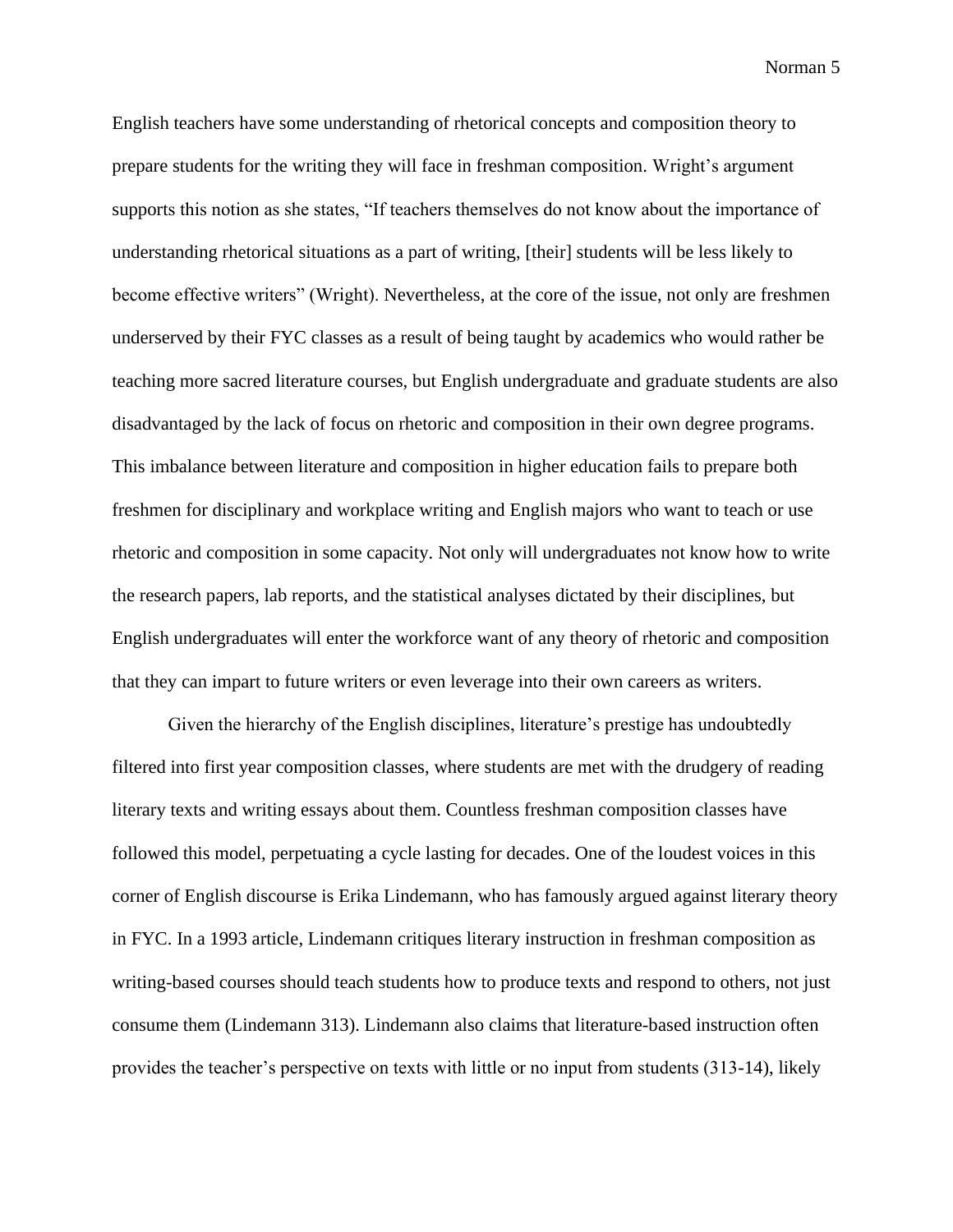because these students are merely trying to understand the text itself (Shaufele 148). Moreover, studying literature serves little purpose in teaching style to basic writers because these writers do not aim to produce literature in their freshman composition classes (Lindemann 314). Oftentimes, students who write literary essays have had little contact with the genre of literature about which they are writing, while "most of the writing they do is first-try writing in a genre, and then they move right on to another without a chance to try again" (Whitney 525). Writing about literature is impractical for first year composition—which is a practical course above all else—and I am willing to wager that many students would agree with me in that writing about literature should happen in an actual literature class. Moreover, it is hard to justify the usefulness of a character analysis of *There Will Be Blood* when students will face writing assignments in their upper-level courses that will require skills they should have developed in their lower-level English courses.

Although much debate has circulated around literature's place in the composition class for the last couple decades, there are still plenty of viable modes of English instruction that warrant the use of literary texts. For centuries, literature has served as a primary source of material for instruction in teaching English as a Foreign Language (EFL) and English as a Second Language (ESL). In fact, studying the literature of a target language can assist learners in understanding not only the language, but the culture associated with it. However, in the mid- $20<sup>th</sup>$ century literature began to disappear from EFL/ESL curricula due to the belief that some literary language was outdated and the idea that speech precluded writing as a form of language acquisition. Despite the lack of scholarship on literature's role in language instruction, a 2019 study by Saedpanah and Dastgoshadeh concluded that the use of literary texts in EFL/ESL instruction is more effective in helping language learners identify and practice various lexical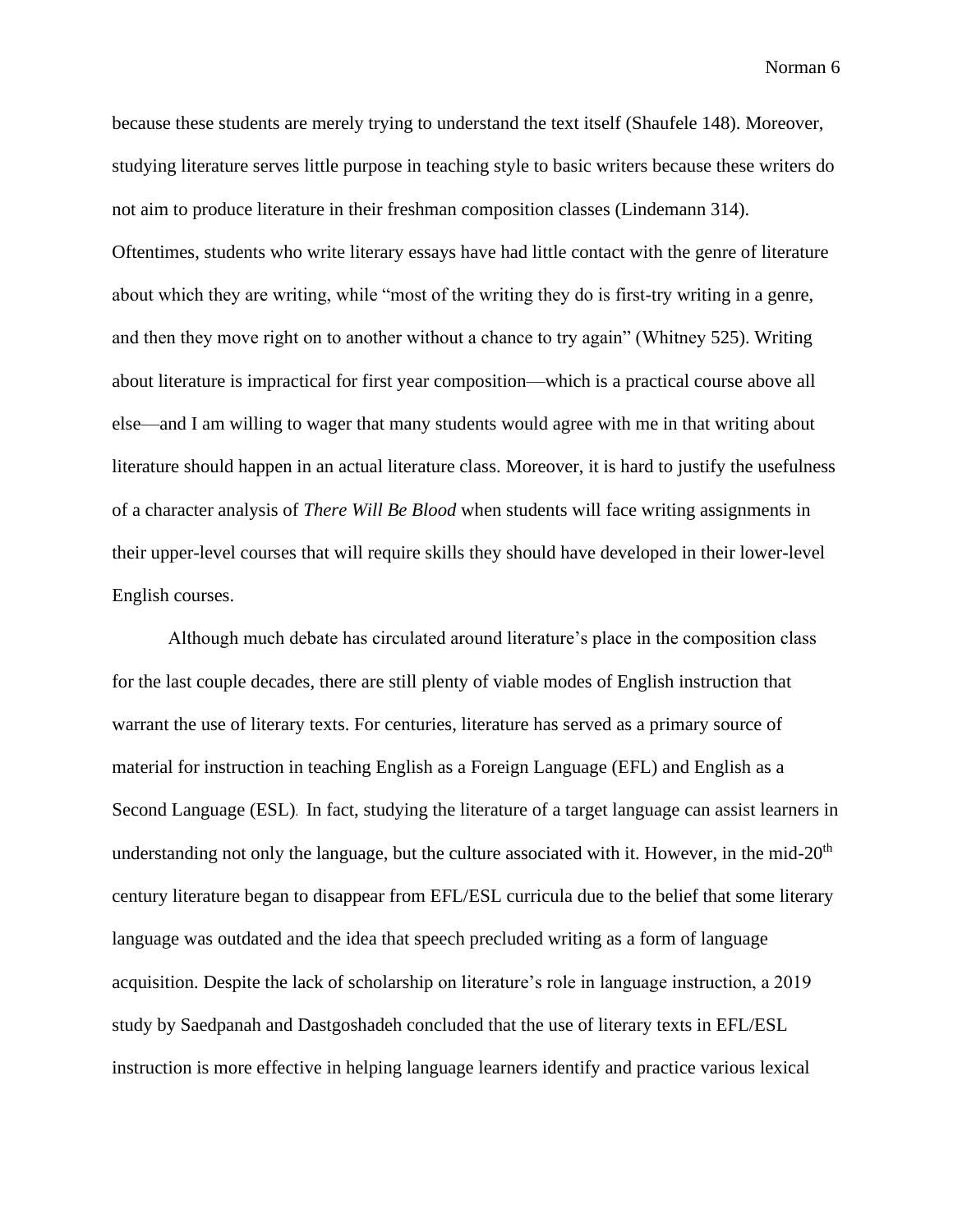patterns than instruction without any literary context (Saedpanah and Dastgoshadeh). Although this essay does not focus on foreign language instruction, literature's role in language acquisition and lexical development is undeniable and may even shed some light on the fact that literature can serve various purposes for those not dedicated to traditional English academics.

While I have discussed at length the places where literature does not serve a purpose, it is important to acknowledge that literature is still a keystone subject in secondary and postsecondary study. Having said that, the scholars who so badly want to teach literature must make themselves comfortable in the age of technology, where multimodality influences every form of media—including literature—and the majority of students are extremely digitally literate. As a student of rhetoric and composition, I have witnessed multimodality filter into my composition studies over time, but the charge for a multimodal approach has met with less enthusiasm from literature scholars. Unfortunately, the core knowledge and beliefs of the humanities do not progress as quickly as the realm of the sciences, resulting in countless "humanities departments…[remaining] largely traditional and in some cases even outdated in content development and approaches for teaching and learning" (Perry 430). In "Literature for the Twenty-First Century," Perry identifies multiple ways for literature teachers to practice multimodal teaching strategies outside that of the essay to get the digital native student of the  $21<sup>st</sup>$ century to engage with literary texts. In the article, Perry's central claim is that multimodal instruction can foster the development of real-world soft skills through the lens of a literature class (429), and her study offers multiple methods of multimodal exploration of classical texts like *King Lear* and *Macbeth* (437). It is important to note here that although Perry's study took place at The National University of Malaysia, it provides an interesting perspective on ways to modernize and keep students engaged with literary study. Unfortunately, to solve the issue of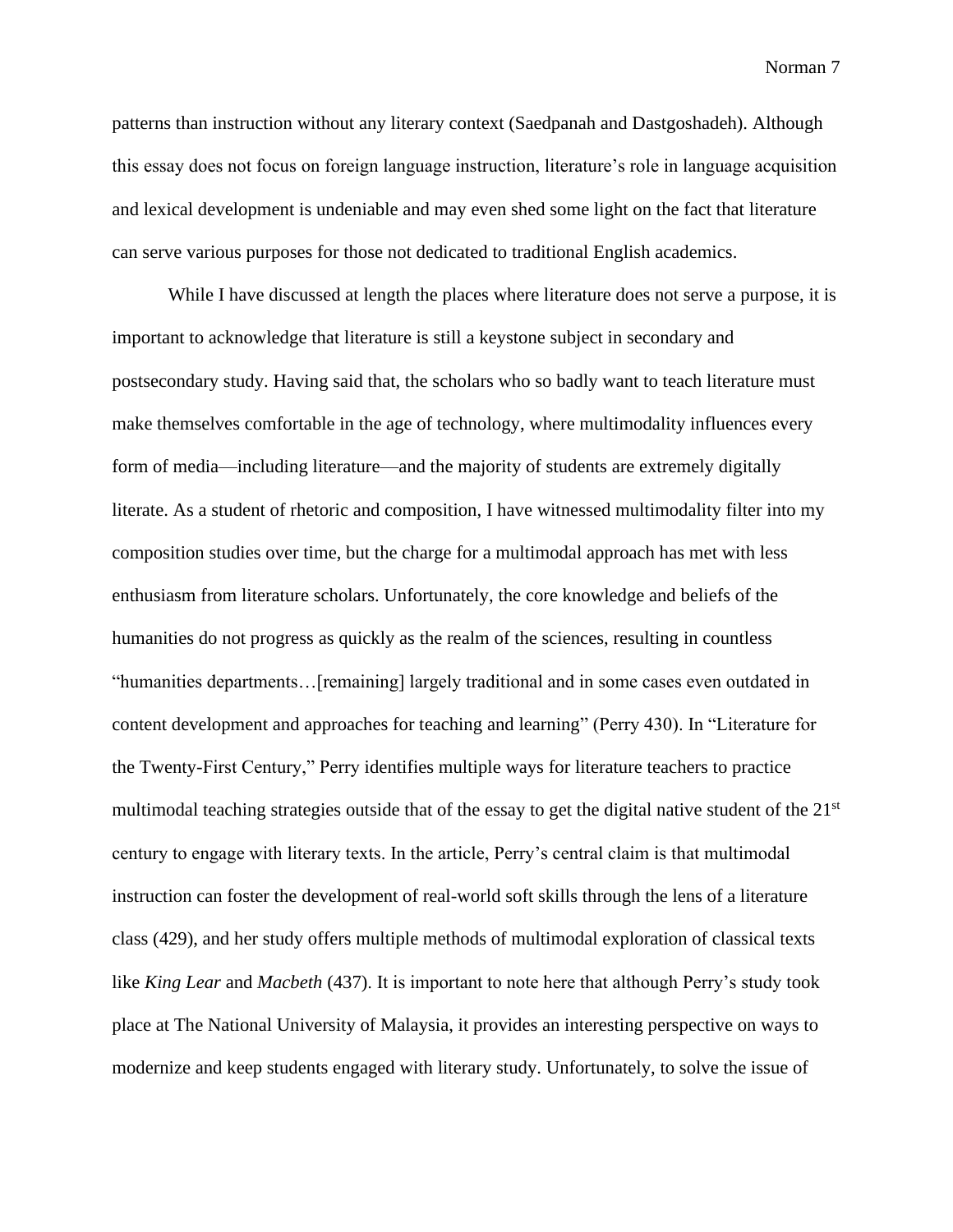students will require a transition from textbook-and-chalkboard English departments to podcastand-blog-posting English departments across institutions nationwide. It is a grand undertaking, and it can only begin once the academe acknowledges that although this digital age might present some uncomfortable territory for the most tenured and esteemed professors, what is even more uncomfortable is a generation of college graduates who can hardly write a coherent email.

Considering the discourse surrounding FYC curricula and literature's purpose within it is not a new topic in the field, it is necessary to acknowledge some of the efforts and methods that have been introduced to restructure freshman composition with a more pragmatic approach. Some have theorized that before educators can begin to improve the written communication skills of their students, English programs ought to increase the rigor of training for both undergraduate English education majors and graduate English students who want to write and teach in some professional capacity (Wright). Auten argues that programs that do not offer graduate degrees in rhetoric and composition should offer foundational courses on the theory of composition and teaching writing to facilitate the "student-to-teacher transformation" (Auten 97) and "bridge the divide between students in literary studies and creative writing and [the]…field of composition studies" (96). With that said, it would seem logical and feasible to propose that undergraduate English education programs also adopt some kind course grounded in composition studies to equip secondary educators to teach writing as well. If educators and field experts expect college students and graduates to produce "good" writing in their careers, then a good-faith attempt to overhaul the way college students learn to write must begin at the source of their instruction.

Not only could English undergraduate and graduate programs benefit from some curriculum-based changes, but first-year composition programs would also benefit from a shift in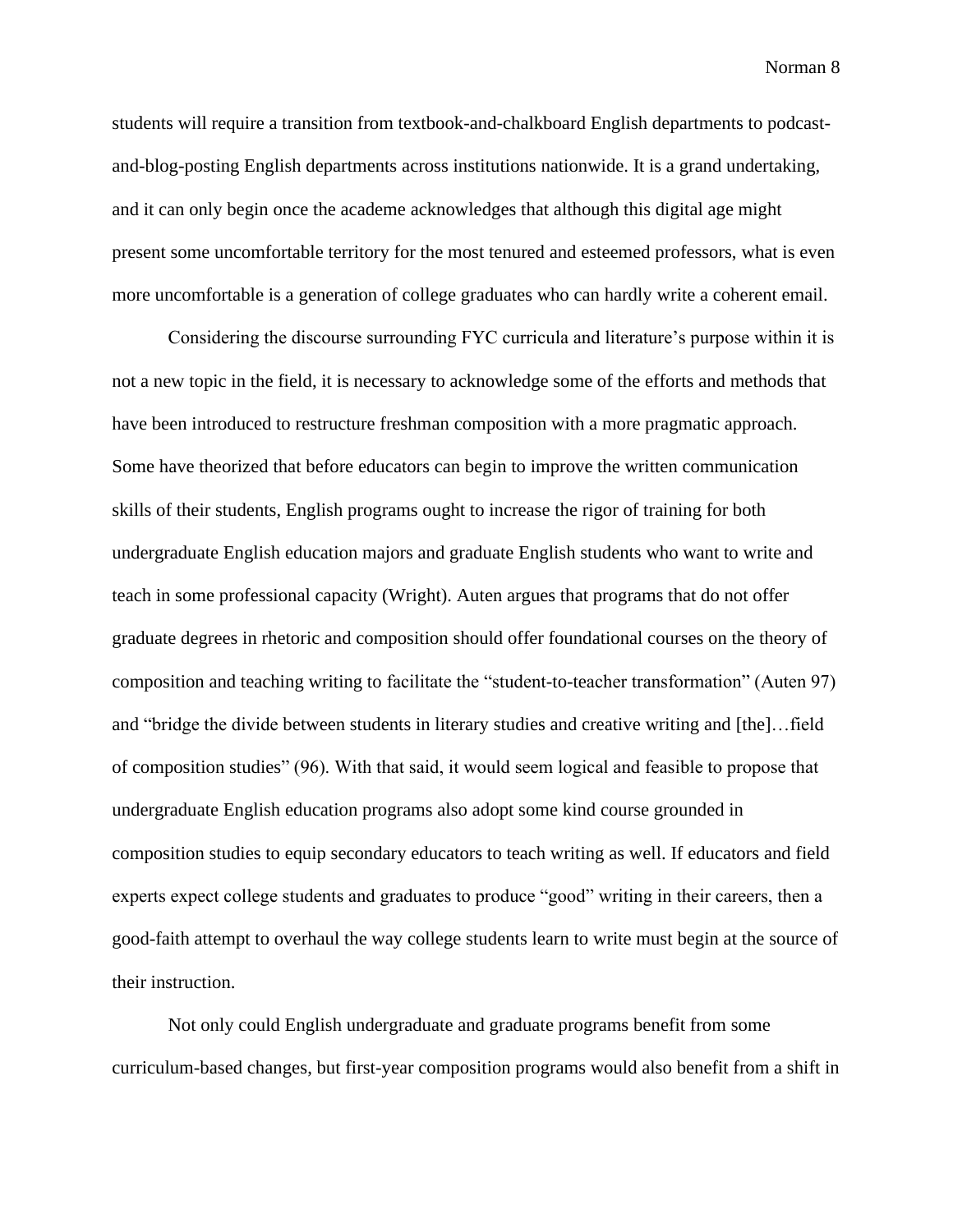course design. Although many English departments are often required to follow core curricula established by their respective state university systems, course design is often left to the instructor's discretion. Instructors must pivot their FYC course designs to more pragmatics-based curricula to both redefine the notion of the basic writer and account for their students' academic and linguistic needs as basic writers. Whitney describes FYC in the context of genres that students face in high school English and first year composition, saying that most of the writing they do is routine writing in genres they will likely not encounter outside the classroom, like the timed essay test or the five-paragraph essay. With that in mind, Whitney advocates for teaching students how to write "in a range of genres in the way that genres are actually learned in the world outside school—through authentic exposure and immersion—rather than writing…in contrived circumstances (Whitney 525). By prioritizing the kinds of writing that students will encounter in their future academic endeavors and beyond, educators can "encourage flexible, aware writers who can discern for themselves the conventions of new genres" (527). Considering the real-world applications of writing that should be fostered by FYC, the argument that literature does not necessarily demand a role in FYC does not sound as jarring as some scholars might think. While literature certainly has its place in English education, perhaps reading texts to write about them only holds so much value beyond the classroom.

On the other hand, however, some critics believe the shortcomings of freshman composition may be a result of a disciplinary failure at defining the "basic writer." Unfortunately, when graduate and adjunct instructors enter the FYC classroom, the graduate programs from which the instructors come often do not offer a course focuses on what Buell terms "Basic Writing theory," which results in the following: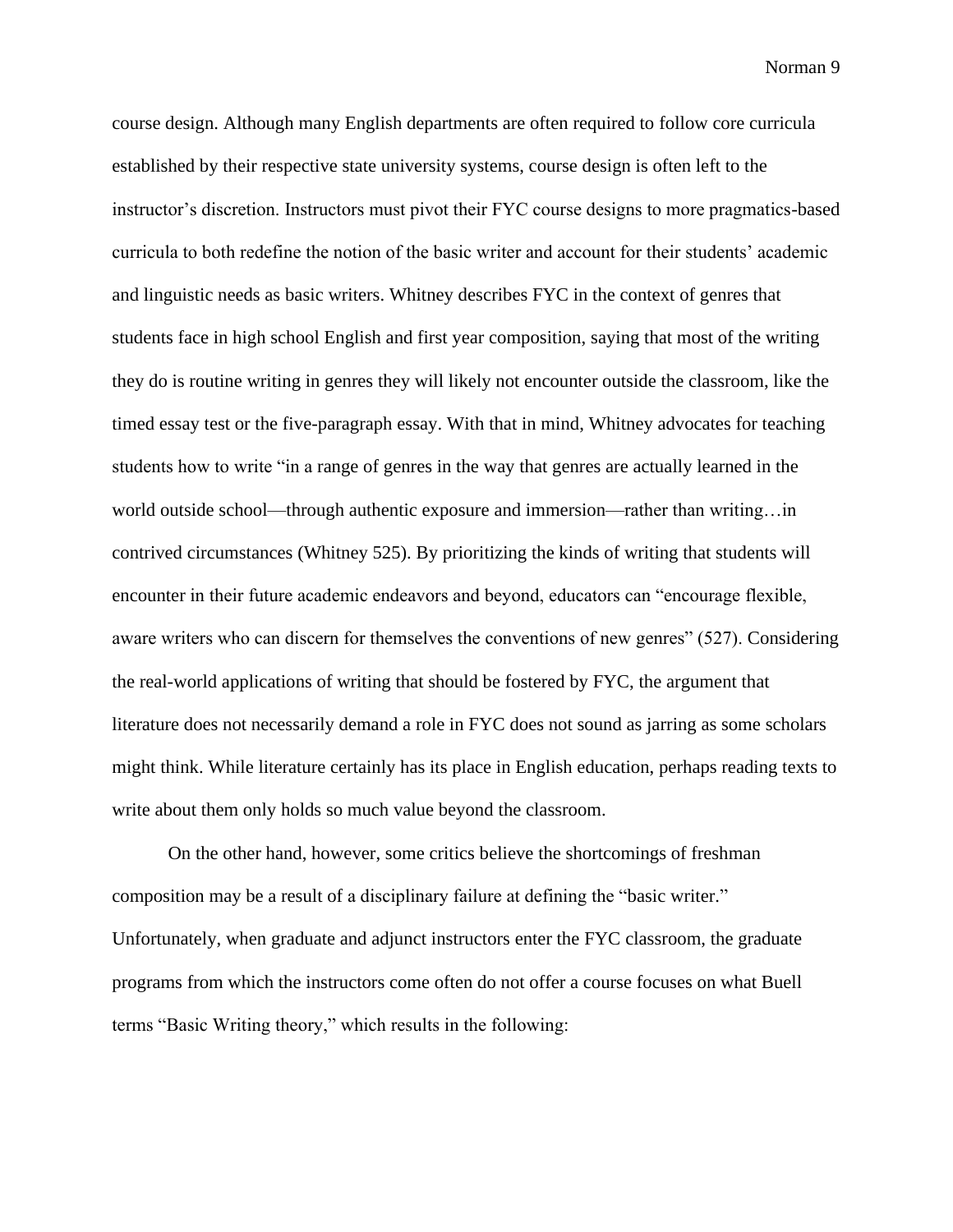…Graduate students may come into such courses seeking to "fix" the grammar and structure of basic writers, adhering to a commonly held view that basic writers should be taught to eliminate surface grammatical errors from sentences before moving to paragraphs, which also follow circumscribed forms. (Buell 92)

In other words, FYC instructors without a theoretical and pedagogical understanding of basic writing as a process tend to focus on things like grammar and punctuation in their evaluations of student writing, which places focus on sentence-level revision and prevents students to focus on content-oriented matters. This practice, in turn, motivates students to prioritize the "flow" of their writing as they try to "make it sound right," when the more important matter is if their writing reflects an honest effort toward critical and analytical thinking. Furthermore, these basic writers may begin to question whether they belong in higher education because of "institutional practices, and even teacher perceptions" of the way they think, speak, and write (93). This notion underscores the need for institutions not only to acknowledge the cultural, social, and linguistic contexts from which basic writers emerge, but also to invest in training for the instructors who are tasked with teaching writing to an increasingly diverse student body (93). Nevertheless, the issue of struggling FYC students and struggling FYC instructors cannot be solely attributed to the presence of literary texts in the freshman composition class; English departments in higher education institutions across the country desperately need a pedagogical and curricular overhaul. Only then will they be able to equip the next generation of English teachers, English graduates, and college graduates with the written communication skills demanded by a globalized, digitized society.

Over the last three generations, the number of young adults pursuing post-secondary education has increased greatly, and with the rise of the digital age and the internet, writing in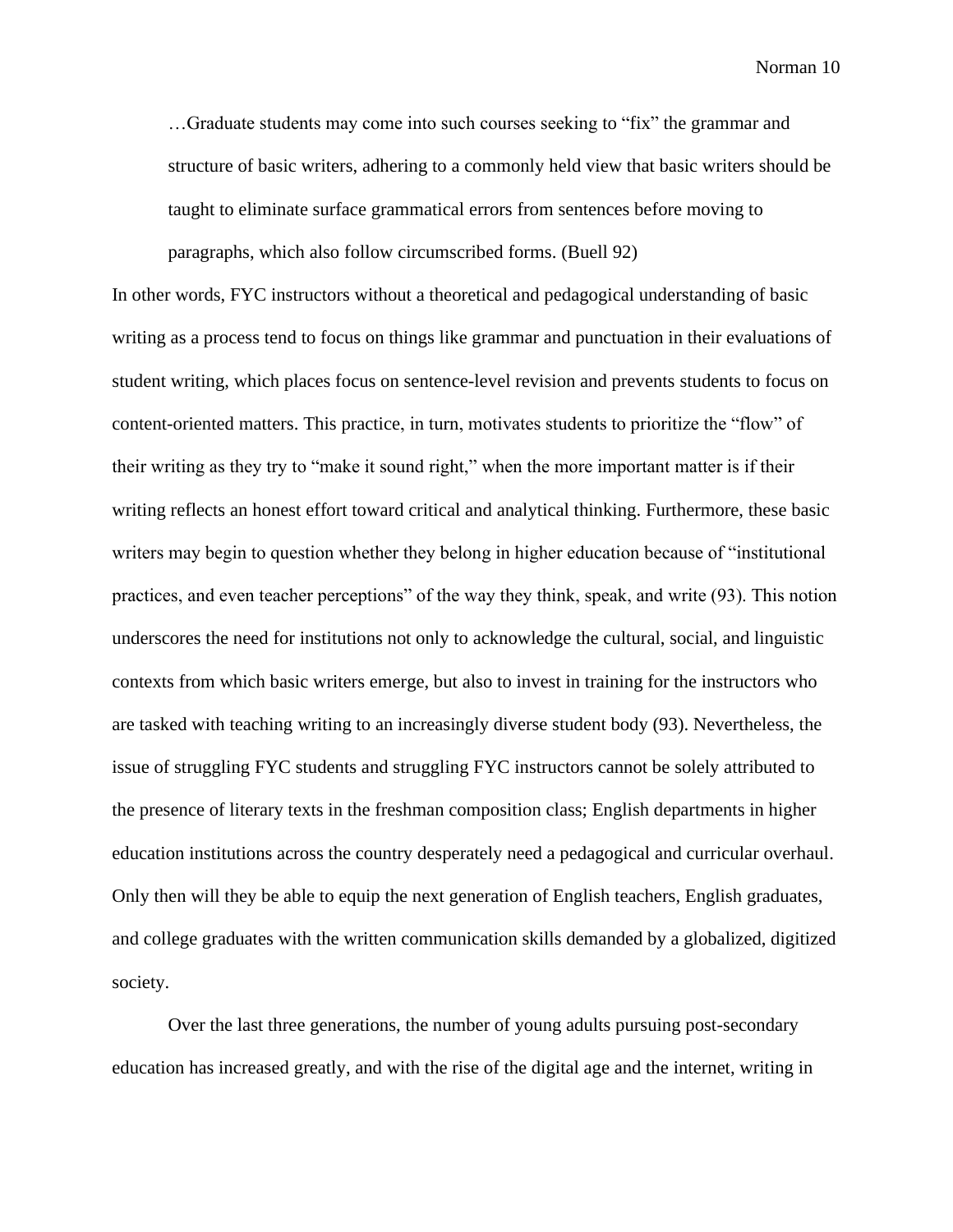academia has taken on a vastly different role than that of the 20th century. Although many think of writing as something to be left to the authors and poets, in today's digital age everyone is a writer, and rhetoric and composition influence communication in countless ways. With the collegiate student body larger than ever, higher education is responsible for shaping an entire generation of writers—many of whom either claim to hate English class or think themselves to be "bad" writers, or both, which prompts the question as to whether the cycle of reading and writing about literary texts holds as much value to FYC as it might have a half century ago.

This essay does not aim to discount literature or literary instruction, especially in that as an English student, I have always been inspired by the academic setting and awed by the sacrament of literary study. Some scholars falling upon traditionalist and classicist mindsets will undoubtedly continue to defend literary theory, alluding to the aesthetic experience of consuming literature and the notion that literature helps to deepen one's understanding of the world and reality. These are points that I simply cannot denounce because I do, in fact, agree with them. However, when students begin to inquire about what the intended purpose of a reading is especially when they have to digest sometimes long, complex pieces in short amounts of time it is simply not enough to tell them that the reading will make them smarter, or a better writer, or that it will help them "later in life."

As previously stated, freshman composition is a practical foundational course, and students must be motivated by the pragmatics that are afforded to them by the course material, not by abstract promises of future enlightenment. With that said, the modern workforce demands that college graduates possess an array of communicative abilities, including an effective command and understanding of the disciplinary conventions of written English. Meanwhile, the current climate of higher education fails to acknowledge the needs of a continuously growing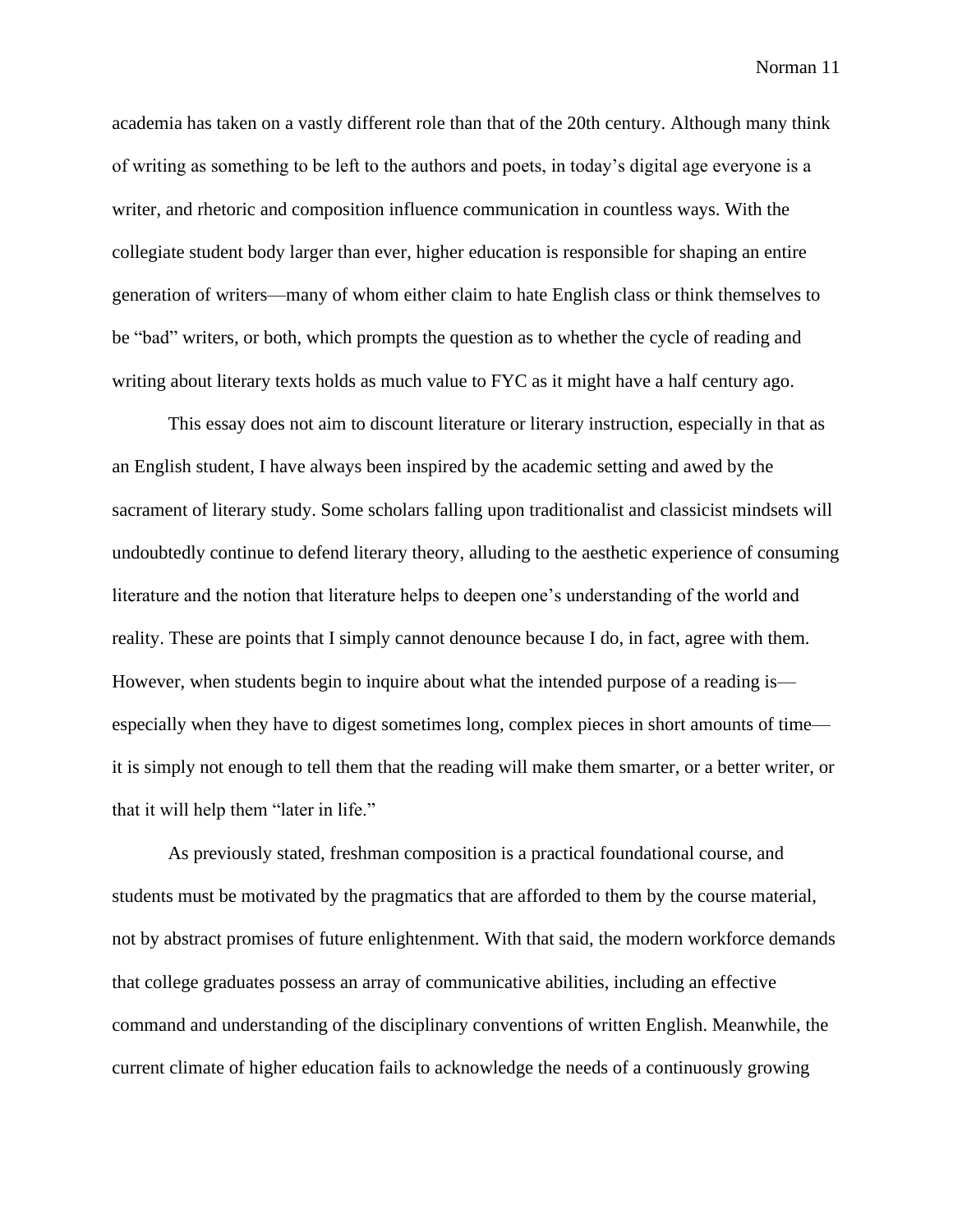and diversifying collegiate student body while parents, teachers, and employers question whether high school English and college composition classes are actually equipping students with tools to succeed. The answer to the question of placing blame is not on the teacher, or even the student for they do not know what they do not know—but perhaps the foundation upon which higher education itself rests.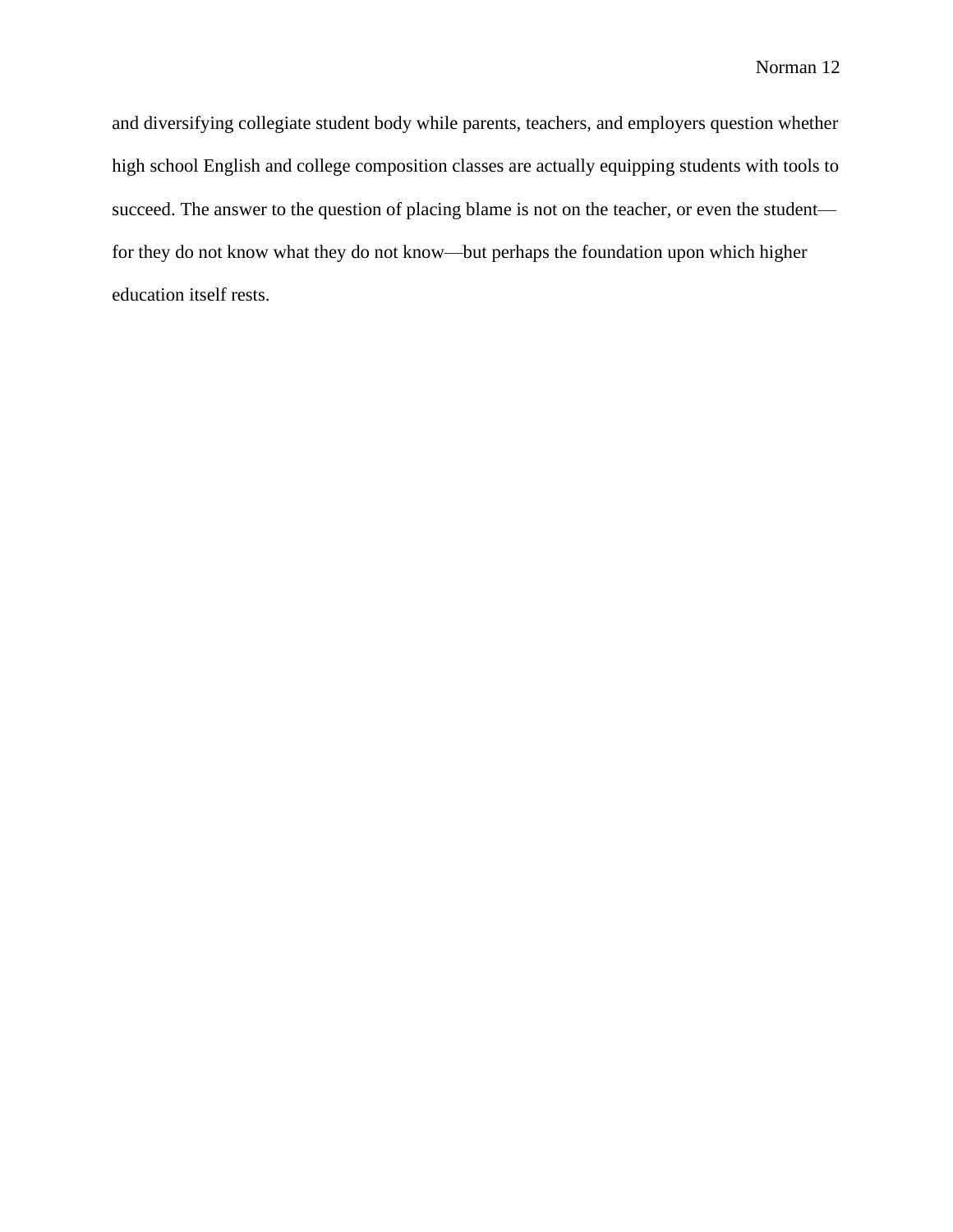#### Works Cited

- Auten, Janet. "Teaching as Text—The Pedagogy Seminar: LIT 730, Teaching Composition." *Composition Studies*, vol. 40, no. 1, Apr. 2012, pp. 95–112. [https://search.ebscohost.com/login.aspx?direct=true&AuthType=ip,shib&db=edsglr&AN](https://search.ebscohost.com/login.aspx?direct=true&AuthType=ip,shib&db=edsglr&AN%09=edsglr.A319000020&site=eds-live&scope=site&custid=ken1) [=edsglr.A319000020&site=eds-live&scope=site&custid=ken1.](https://search.ebscohost.com/login.aspx?direct=true&AuthType=ip,shib&db=edsglr&AN%09=edsglr.A319000020&site=eds-live&scope=site&custid=ken1)
- Bassnett, Susan. "Literature Teaching in the Twenty-First Century: A Hopeless Endeavour or the Start of Something New?" *The Cambridge Quarterly*, vol. 34, no. 3, 1 Sept. 2005, pp. 203–212., [https://academic.oup.com/camqtly/article/34/3/203/399500.](https://academic.oup.com/camqtly/article/34/3/203/399500)
- Buell, Marcia Z. "It's Not Just About the Teaching: Integrating Basic Writing History and Theory in a Master's Level Graduate Seminar." *Journal of Basic Writing*, vol. 37, no. 2, 2018, pp. 92–119, [https://www.jstor.org/stable/26899743.](https://www.jstor.org/stable/26899743)
- Lindemann, Erika. "Freshman Composition: No Place for Literature." *College English*, vol. 55, no. 3, 1993, pp. 311–16, [https://doi.org/10.2307/378743.](https://doi.org/10.2307/378743)
- Major, William. "Teaching Composition: A Reconsideration." *Inside Higher Ed*, 22 July 2008, [https://www.insidehighered.com/views/2008/07/22/teaching-composition](https://www.insidehighered.com/views/2008/07/22/teaching-composition-%09reconsideration#.YVYGejU_c-s.link)[reconsideration#.YVYGejU\\_c-s.link](https://www.insidehighered.com/views/2008/07/22/teaching-composition-%09reconsideration#.YVYGejU_c-s.link)

Perry, M. S. "Literature for the Twenty-First Century: Developing Multimodality and Entrepreneurial Skills through Literature-Based Assessments." *Kritika Kultura*, vol. 2020, no. 33–34, pp. 428–454. [https://www.researchgate.net/publication/333042134\\_Literature\\_for\\_the\\_Twenty](https://www.researchgate.net/publication/333042134_Literature_for_the_Twenty-%09first_Century_Developing_Multimodality_and_Entrepreneurial_Skills_through_Literatur%09e-Based_Assessments)[first\\_Century\\_Developing\\_Multimodality\\_and\\_Entrepreneurial\\_Skills\\_through\\_Literatur](https://www.researchgate.net/publication/333042134_Literature_for_the_Twenty-%09first_Century_Developing_Multimodality_and_Entrepreneurial_Skills_through_Literatur%09e-Based_Assessments) [e-Based\\_Assessments](https://www.researchgate.net/publication/333042134_Literature_for_the_Twenty-%09first_Century_Developing_Multimodality_and_Entrepreneurial_Skills_through_Literatur%09e-Based_Assessments) Accessed 27 Sept. 2021.